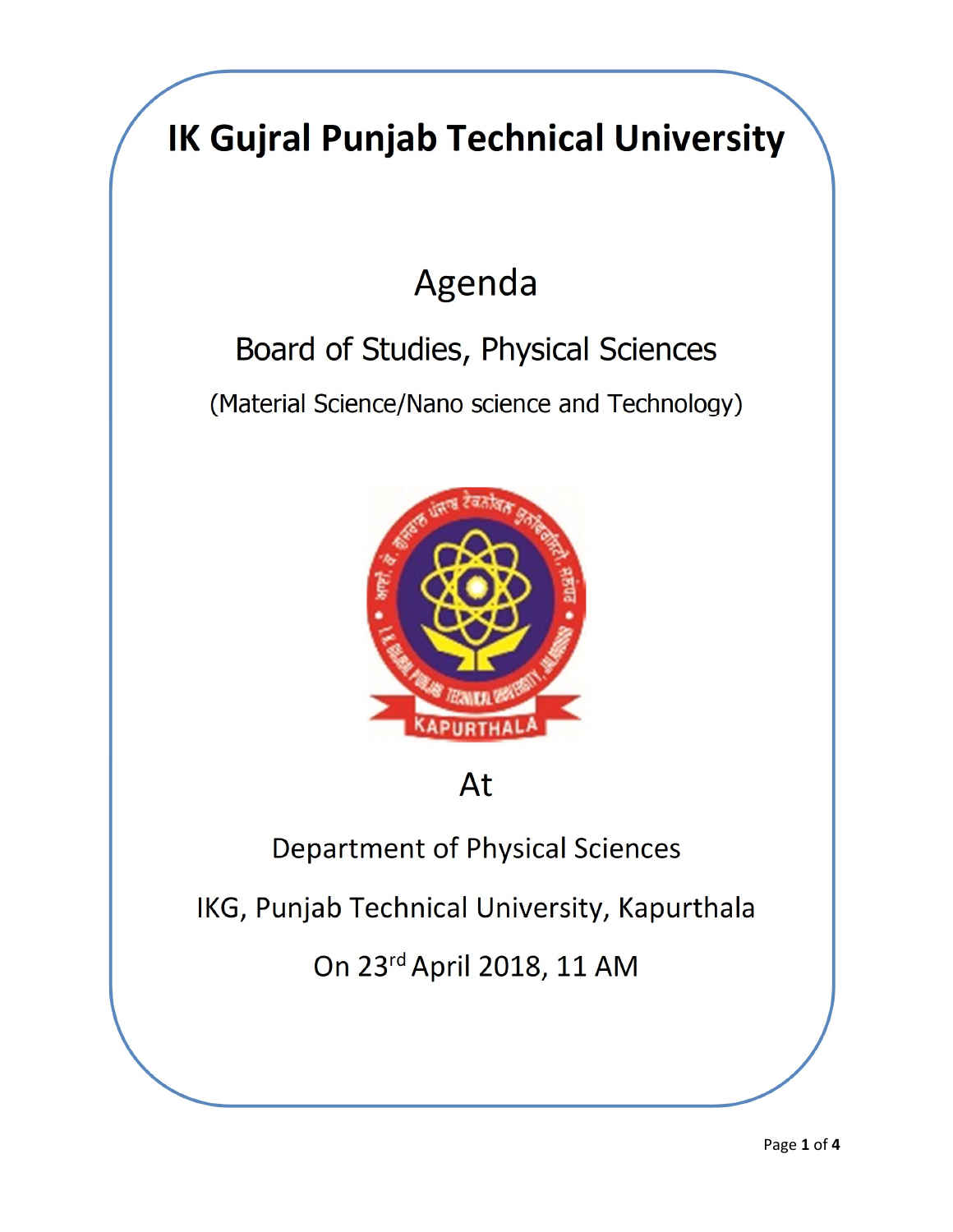Agenda for the Board of Studies, Physical Sciences (Material Science/Nano science and Technology) to be held on 23<sup>rd</sup> April 2018, at Department of Physical Sciences IKG, Punjab Technical University, Kapurthala

| Item No.       | <b>Item</b>                                                                                                                    | Page No. |
|----------------|--------------------------------------------------------------------------------------------------------------------------------|----------|
| 1              | Revision of M.Tech (Nanotechnology) syllabus                                                                                   |          |
| $\overline{2}$ | To approve the program objectives and course<br>outcomes of M.Sc. (Physics) 2016 batch and<br>Engineering Physics (Batch-2011) | 4        |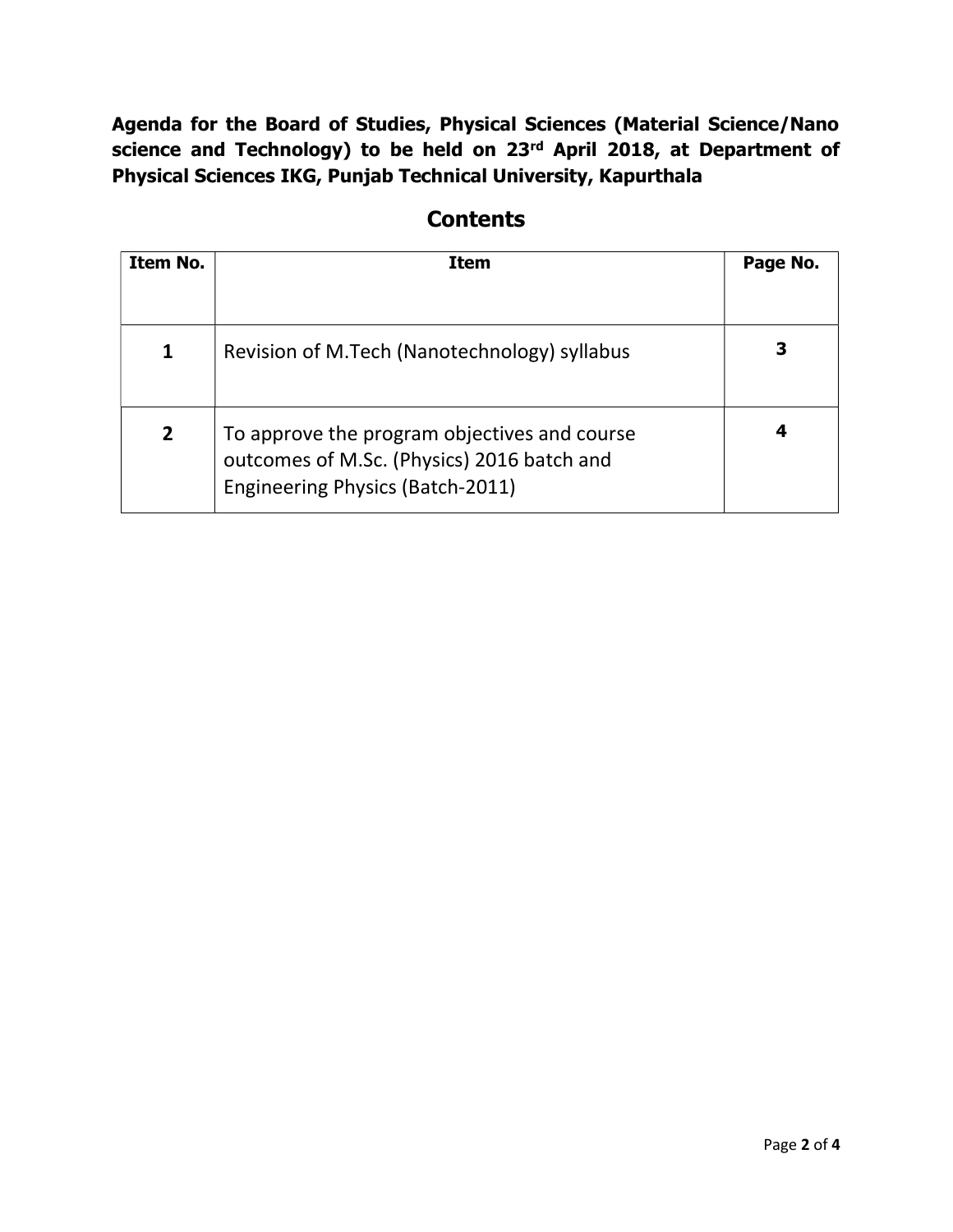## Agenda Item 1: To consider the Revision of scheme and syllabus for M.Tech. (Nanotechnology)

To consider the Revision of scheme and syllabus for M.Tech. (Nanotechnology) which is placed at Annexure-I. The revised draft scheme revised as per AICTE norms is placed at Annexure-II.

Item is placed for approval.